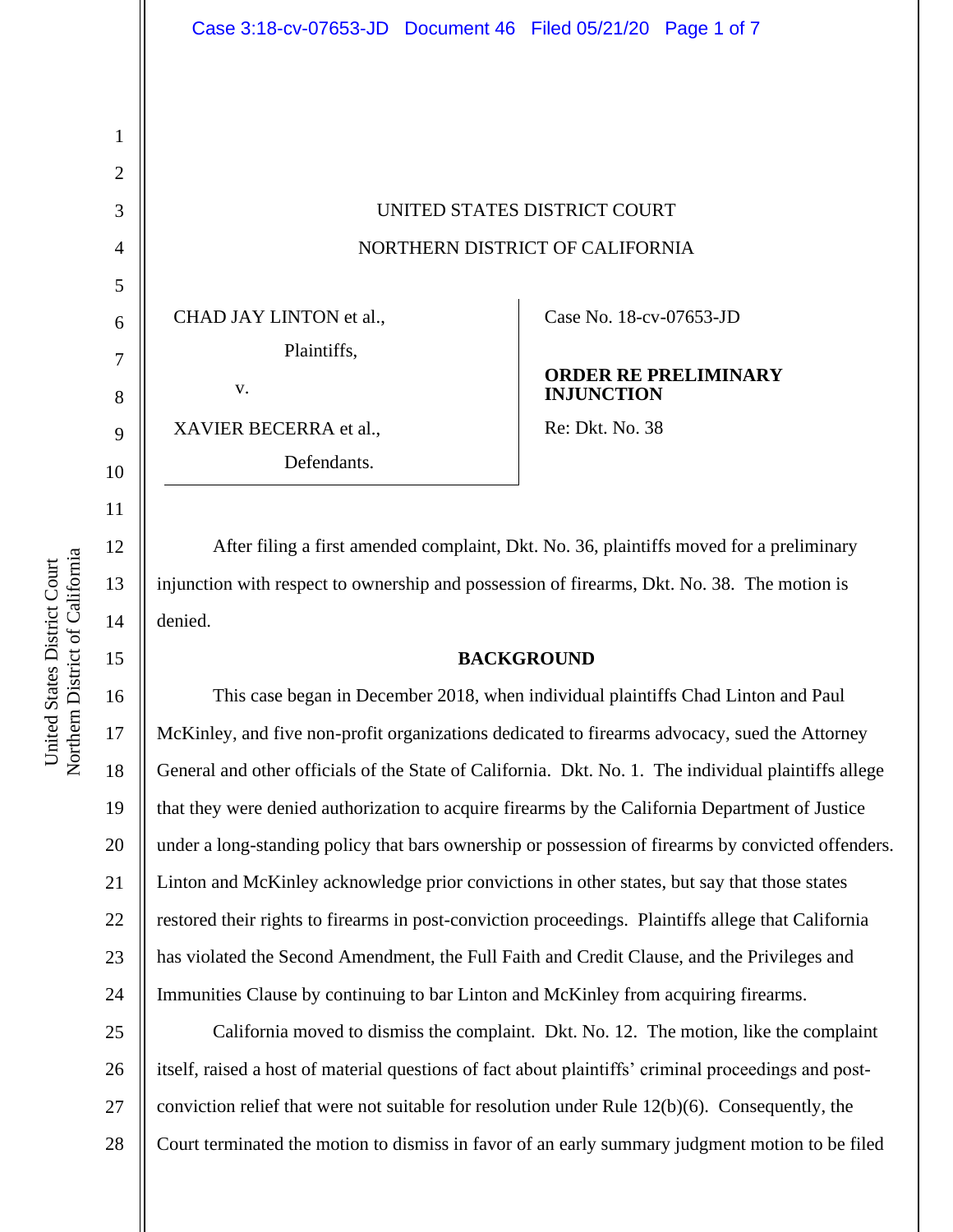after fact and expert discovery were completed. Dkt. No. 26. Fact discovery closed on April 22, 2020, and expert discovery will close on June 4, 2020. Dkt. No. 41. Plaintiffs' motion is due on June 22, 2020. *Id.* 

In November 2019, well into the discovery period, plaintiffs moved to amend the complaint. Dkt. No. 30. Plaintiffs represented that the amendment would simply add a new and similarly situated individual plaintiff, Kendall Jones, "for no other purpose than to proceed efficiently and economically, in one proceeding," and fix some party name issues. *Id.* at 4-5. California objected to amendment as prejudicial and unduly late in light of the case schedule. Dkt. No. 33 at 4. In response, plaintiffs assured the Court that adding Jones as a plaintiff would not alter the course of the litigation in any way, or "cause any delay." Dkt. No. 34 at 3. Plaintiffs did not disclose, or even hint, that they were contemplating an injunction motion.

Based on plaintiffs' assurances, the Court granted leave to amend on December 2, 2019. Dkt. No. 35. Plaintiffs filed an amended complaint the same day. Dkt. No. 36. The amended complaint added claims for Jones that are legally identical to the ones alleged in the original complaint. On December 19, 2019, almost exactly one year after the filing of the original complaint, plaintiffs moved for a preliminary injunction for the first time in this case. Dkt. No. 38.

#### **DISCUSSION**

19

1

2

3

4

5

6

7

8

9

10

11

12

13

14

15

16

17

18

21

23

24

25

# **I. THE INJUNCTION MOTION**

20 22 26 In the injunction motion, plaintiffs seek an order barring California from enforcing Penal Code Sections 29800 and 30305 against them. Dkt. No. 38-1 at 15. Section 29800 criminalizes possession of a firearm by any person who has been convicted of a felony. Disqualifying felony convictions include those "under the laws of the United States, the State of California, or any other state, government, or country." Cal. Penal Code § 29800(a)(1). Section 30305 criminalizes the possession of ammunition by anyone who is prohibited from owning or possessing firearms. *Id.* § 30305.

27 28 The facts proffered in support of the injunction motion are complicated. Linton pleaded guilty in 1987 in the State of Washington to a state law felony of attempting to evade the police in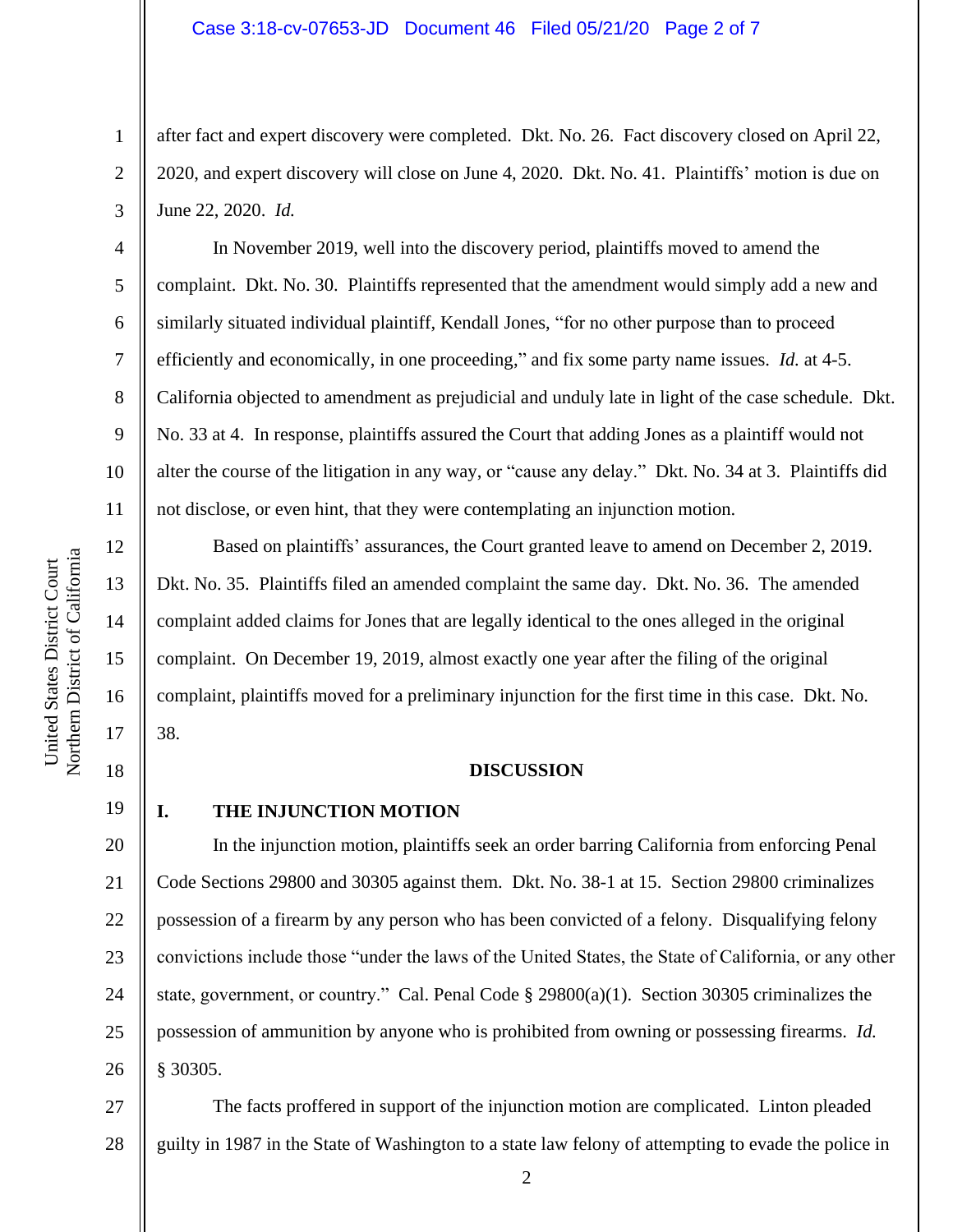#### Case 3:18-cv-07653-JD Document 46 Filed 05/21/20 Page 3 of 7

connection with driving while intoxicated. Dkt. No. 38-3 (Linton Decl.) at ¶¶ 4-5. Based on

2 3 4 5 6 7 8 9 10 comments at sentencing by a "sympathetic" state court judge, he believed the felony was reduced to a misdemeanor after he successfully completed a term of probation in 1988. *Id*. at ¶ 5. Between 1988 and 2015, Linton says he was permitted by California to purchase and own several firearms after passing multiple California state and federal background checks. *Id.* at ¶¶ 6-7. In December 2015, Linton tried to buy another firearm, but this time the California DOJ advised him that the 1987 Washington felony conviction made him ineligible for that. *Id.* at ¶ 9. Linton hired a lawyer to re-open his criminal case. *Id*. The Washington state court appears

to have set aside the guilty plea, vacated the prior conviction, and restored Linton's right to possess firearms under Washington State law. *Id.* at ¶¶ 9-11 and Exhs. A-B. The only caveat was that "the conviction may be used in a later criminal prosecution." *Id.* Exh. A ¶ 3.4.

California continues to deny Linton the right to purchase a firearm. *Id.* at ¶¶ 13, 17. Agents from the California DOJ Bureau of Firearms have seized all of Linton's firearms from his home. *Id.* at ¶ 18.

Stewart was convicted of first degree burglary, a felony, in Arizona in 1976. Dkt. No. 38-4 (Stewart Decl.) at ¶ 4. Stewart believed that the conviction was vacated and dismissed when he successfully completed his probation in 1978. *Id.* at ¶¶ 4-5. In late 2015, Stewart attempted to purchase a firearm in California but his background check was held up because his status was "undetermined" in light of the Arizona conviction. *Id.* at ¶¶ 7-8. In 2016, Stewart filed an application in the Arizona state court to restore his rights and set aside the judgment of guilt, which was granted. *Id.* at  $\P$  10 and Exh. A. California continues to deny Stewart authorization to purchase a firearm based on the 1976 Arizona felony conviction. *Id.* at ¶¶ 12-13.

23 24 25 26 In 1980, Jones pleaded guilty to credit card fraud, a felony, in Texas. Dkt. No. 38-2 (Jones Decl.) at ¶ 9. After completing a term of probation in 1983, the Texas state court permitted Jones to withdraw his guilty plea, dismissed the indictment, and set aside the judgment of conviction. *Id.* at  $\P$  10 and Exh. A.

27 28 In 1984, Jones began a long career in law enforcement as a Correctional Officer with the California Department of Corrections and Rehabilitation, and legally owned and possessed

1

11

12

13

14

15

16

17

18

19

20

21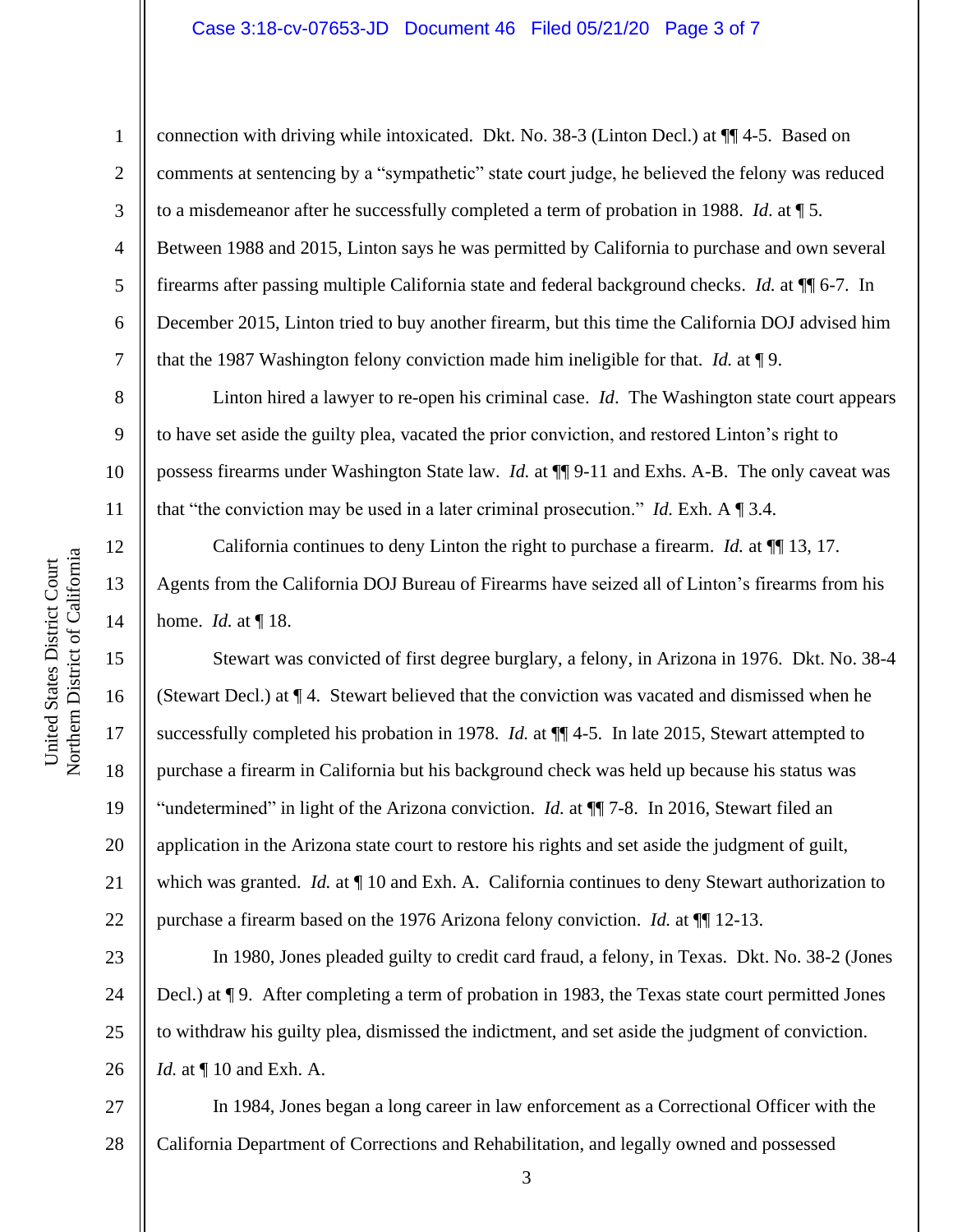firearms in connection with this service. *Id.* at ¶¶ 3, 11. Jones was a certified firearms instructor for many years, and has provided training in firearms and use of force since retiring from the CDCR in 2014. *Id.* at ¶ 12.

In early 2018, Jones applied under California Penal Code Section 26710 to renew his certificate of eligibility to own and possess firearms and ammunition as required to remain a certified firearm instructor. *Id.* at ¶¶ 13-14. In February 2019, California advised Jones that he was not eligible to own or possess firearms, and denied him a certificate of eligibility. *Id.* at ¶ 14 and Exh. C. Jones believes that this denial was based on the 1980 Texas conviction, *id.* at ¶ 15, which defendants do not dispute, *see* Dkt. No. 42 at 15-16.

#### 10

1

2

3

4

5

6

7

8

9

27

28

## **II. LEGAL STANDARDS**

11 12 13 14 15 16 17 18 19 20 21 22 23 24 25 26 The standards governing plaintiffs' motion are well-established. *See Upshaw v. Alameda County*, 377 F. Supp. 3d 1027, 1031 (N.D. Cal. 2019). Preliminary injunctions are "an extraordinary remedy never awarded as of right." *Winter v. Natural Res. Def. Council, Inc.*, 555 U.S. 7, 24 (2008). "A plaintiff seeking a preliminary injunction must establish that he [or she] is likely to succeed on the merits, that he [or she] is likely to suffer irreparable harm in the absence of preliminary relief, that the balance of equities tips in his [or her] favor, and that an injunction is in the public interest." *Winter*, 555 U.S. at 20; *see also Garcia v. Google, Inc.*, 786 F.3d 733, 740 (9th Cir. 2015) (en banc) (same). In our circuit, a plaintiff may also obtain a preliminary injunction under a "sliding scale" approach by raising "serious questions" going to the merits of plaintiff's claims and showing that the balance of hardships tips "sharply" in his or her favor. *A Woman's Friend Pregnancy Res. Clinic v. Becerra*, 901 F.3d 1166, 1167 (9th Cir. 2018); *Vanguard Outdoor LLC v. City of L.A.*, 648 F.3d 737, 740 (9th Cir. 2011). At "an irreducible minimum," the party seeking the injunction "must demonstrate a fair chance of success on the merits, or questions serious enough to require litigation." *Airbnb, Inc. v. City and Cnty. of San Francisco*, 217 F. Supp. 3d 1066, 1072 (N.D. Cal. 2016) (citation omitted).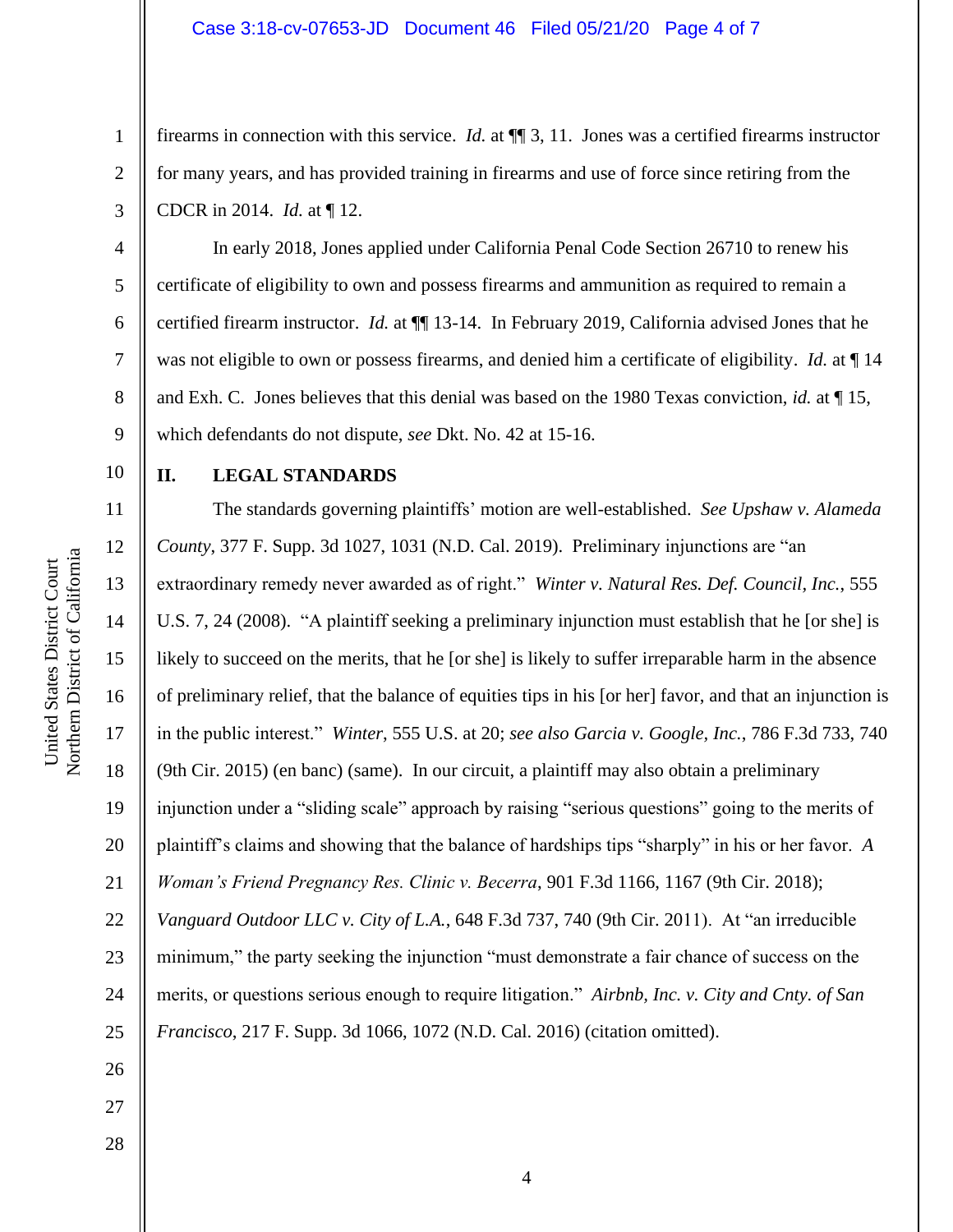1

2

3

4

5

6

7

8

9

10

11

12

13

14

15

16

17

18

19

20

## **III. PLAINTIFFS HAVE DEMONSTRATED A SERIOUS QUESTION WARRANTING LITIGATION**

Linton, Stewart and Jones raise an as-applied challenge to the constitutionality of California's denial of permission to acquire firearms. Plaintiffs do not attack Penal Code Sections 29800 and 30305 themselves, which are entirely permissible restrictions on the right of convicted felons to own or possess firearms. *See, e.g.*, *District of Columbia v. Heller*, 554 U.S. 570, 626 (2008); *United States v. Torres*, 911 F.3d 1253, 1258 (9th Cir. 2019). Plaintiffs do not contend otherwise, and the constitutionality of those statutes is not in question here.

With respect to the merits, the Court cannot say that plaintiffs have demonstrated a likelihood of success on the record as it currently stands. The factual and legal issues are complex and disputed, and the evidence is under-developed. The Court set a brisk discovery and early summary judgment schedule precisely to ensure that the record was fully developed before deciding the constitutional claims, which are driven in considerable measure by the facts. The motion is due in just a few weeks, and the Court is not prepared to pre-empt that schedule here, or to forego the benefits of full argument and a complete evidentiary record.

But there is no doubt that plaintiffs have raised constitutional questions that warrant further proceedings. Plaintiffs have alleged what appear to be novel claims about California's authority to deny access to firearms based on criminal proceedings in other states. This is not a trivial inquiry, and there is no governing precedent directly on point. Consequently, the Court finds that the first factor for the injunction analysis weighs in plaintiffs' favor.

# **IV. PLAINTIFFS HAVE NOT SHOWN A LIKELIHOOD OF IREPPARABLE HARM**

21 22 23 24 25 26 Even so, the extraordinary remedy of an injunction is not warranted. Plaintiffs must establish all four of the *Winter* factors to obtain a preliminary injunction. *See A Woman's Friend Pregnancy Res. Clinic*, 901 F.3d at 1167. In particular, they must "demonstrate that irreparable injury is *likely* in the absence of an injunction." *See Herb Reed Enters., LLC v. Florida Entm't Mgmt., Inc.*, 736 F.3d 1239, 1249-51 (9th Cir. 2013) (quoting *Winter*, 547 U.S. at 22) (emphasis in *Winter*) (quotations omitted).

27 28 Plaintiffs have not demonstrated a likelihood of irreparable injury. They have in effect conceded this by waiting almost exactly one full year before seeking an injunction. Linton and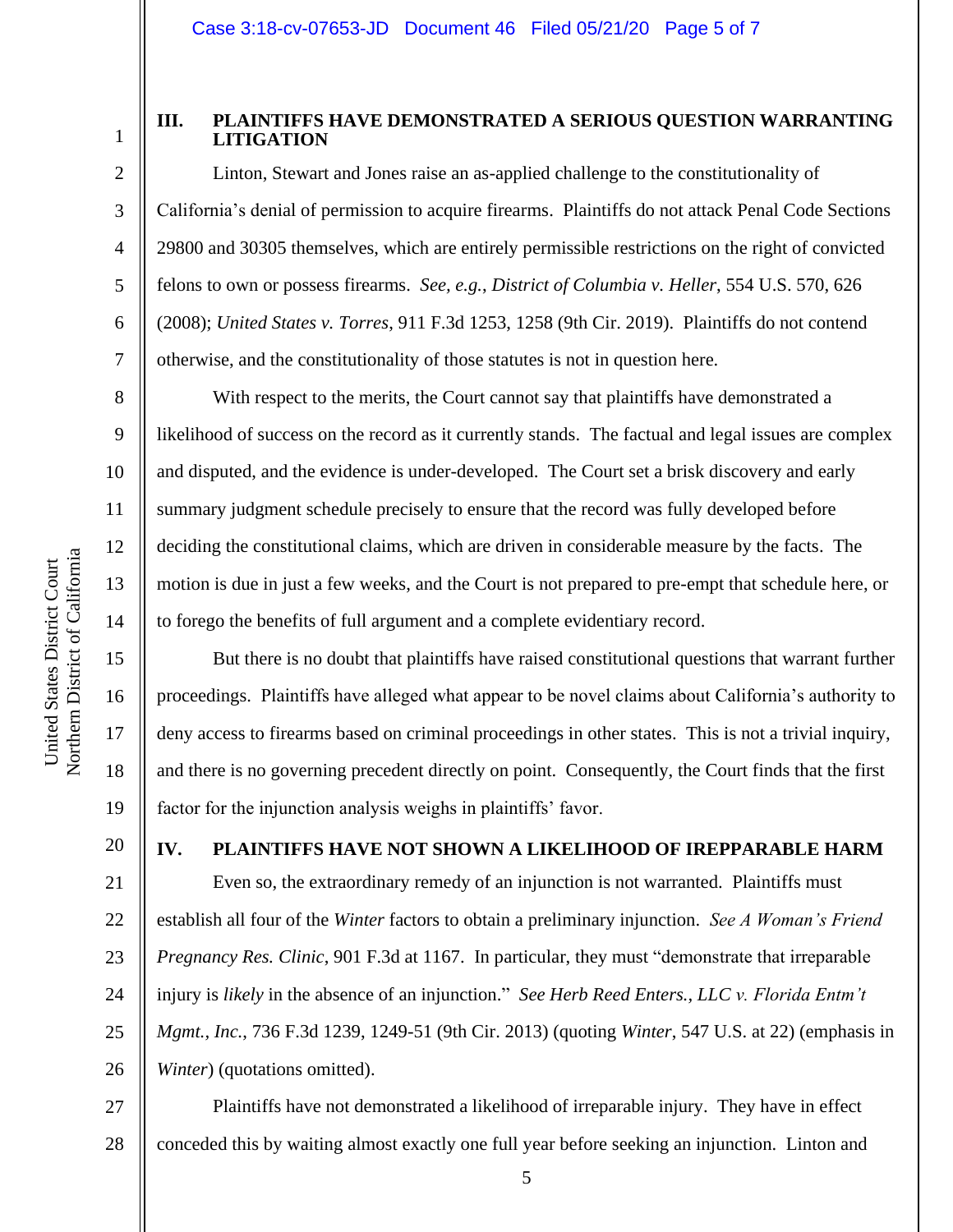Stewart, the original individual plaintiffs, filed their complaint in December 2018, but waited until December 2019 to request an injunction. This delay was entirely of their own making. They have not offered any good reason or explanation for why they waited so long, and have not indicated that they were blocked in any way from acting earlier. This entirely voluntary delay strongly undercuts any likelihood of imminent and irreparable harm. *Garcia*, 786 F.3d at 746 (citing *Oakland Tribune, Inc. v. Chronicle Publ'g Co.*, 762 F.2d 1374, 1377 (9th Cir. 1985)).

The addition of Jones as a plaintiff in the amended complaint does not excuse or mitigate this dilatory conduct. The record shows that Jones knew as of February 2019 that California would not permit him to acquire a firearm, and yet he too waited 10 months before entering the case as a plaintiff and joining the injunction motion in December 2019. Like Linton and Stewart, there is no good explanation for this untoward delay.

12 13 14 15 16 17 18 19 20 21 22 23 24 25 26 27 Jones also does not bring anything unique to the case. His legal claims are identical to the ones alleged by Linton and Stewart in the original complaint. Jones suggests his irreparable harm may be different in that California has affected his "chosen and long-pursued and trained-for career as a firearms instructor" by withholding a certificate of eligibility to possess firearms. Dkt. No. 38-2 at ¶ 16. But this is a questionable showing given that Jones waited for a very long time before acting on his alleged grievance. It is also at odds with the fact that he has already enjoyed a 30-year career as a California Correctional Officer, which included service as a training officer. *Id.* at  $\P$  3, 12. The record does not indicate that he has been deprived of a lifelong professional aspiration, as he suggests. To the extent that Jones suggests he is losing employment pay as a training provider, monetary damages will be an adequate remedy if he succeeds on his claims. *See L.A. Memorial Coliseum Comm'n v. Nat'l Football League*, 634 F.2d 1197, 1202 (9th Cir. 1980); *see also Fox Broadcasting Co. v. Dish Network L.L.C.*, 747 F.3d 1060, 1073 (9th Cir. 2014). Jones's claim that his professional reputation will suffer without an injunction, Dkt. No. 38-2 at ¶ 16, is wholly speculative, and is again at odds with his description of a sterling career of 30 years in law enforcement service, with multiple letters of commendation and appreciation, *id.* at ¶ 4. The absence of any demonstrable threat of irreparable harm is enough to deny the

28 injunction request. The Court is also concerned that plaintiffs were not forthright in presenting

1

2

3

4

5

6

7

8

9

10

11